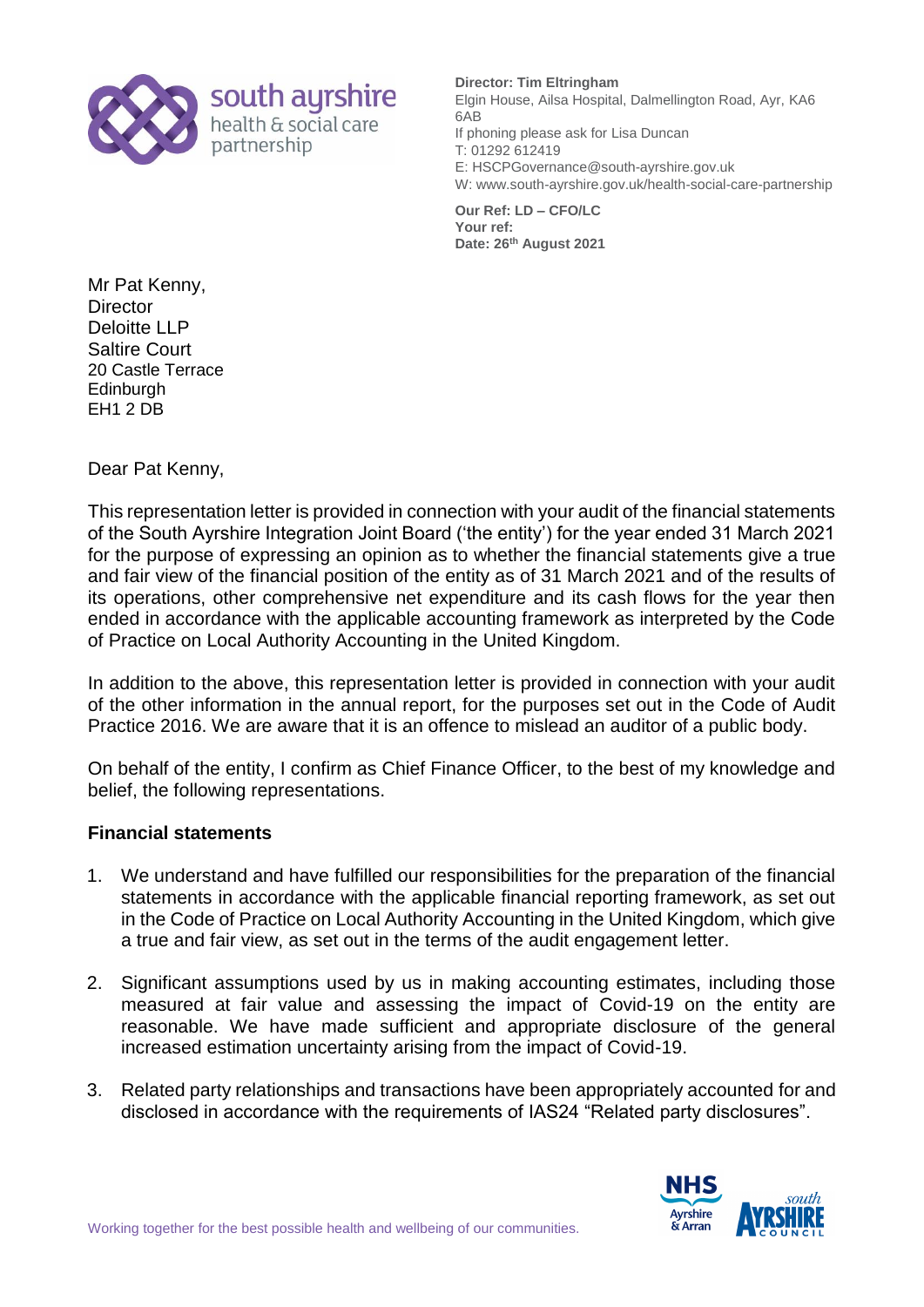- 4. All events subsequent to the date of the financial statements and for which the applicable financial reporting framework requires adjustment of or disclosure have been adjusted or disclosed.
- 5. The effects of uncorrected misstatements and disclosure deficiencies are immaterial, both individually and in aggregate, to the financial statements as a whole. We confirm that the list included in your ISA 260 report to those charged with governance is a complete list of the uncorrected misstatements and disclosure deficiencies identified.
- 6. We confirm that the financial statements have been prepared on the going concern basis and disclose in accordance with IAS 1 all matters of which we are aware that are relevant to the entity's ability to continue as a going concern, including principal conditions or events and our plans. We do not intend to cease operations as we consider we have realistic alternatives to doing so. We are not aware of any material uncertainties related to events or conditions that may cast significant doubt upon the entity's ability to continue as a going concern. We confirm the completeness of the information provided regarding events and conditions relating to going concern at the date of approval of the financial statements, including our plans for future actions.
- 7. We have recorded or disclosed, as appropriate, all liabilities, both actual and contingent.

## **Information provided**

- 8. We have provided you with all relevant information and access as agreed in the terms of the audit engagement letter with Audit Scotland.
- 9. All transactions have been recorded and are reflected in the financial statements and the underlying accounting records.
- 10. We acknowledge our responsibilities for the design, implementation and maintenance of internal control to prevent and detect fraud and error. We are not aware of any deficiencies in internal control of which you should be aware.
- 11. We have disclosed to you the results of our assessment of the risk that the financial statements may be materially misstated as a result of fraud.
- 12. We have disclosed to you all information in relation to fraud or suspected fraud that we are aware of and that affects the entity or group and involves:
	- i. management;
	- ii. employees who have significant roles in internal control; or
	- iii. others where the fraud could have a material effect on the financial statements.
- 13. We have disclosed to you all information in relation to allegations of fraud, or suspected fraud, affecting the entity's financial statements communicated by employees, former employees, analysts, regulators or others.
- 14. We are not aware of any instances of non-compliance, or suspected non-compliance, with laws, regulations, and contractual agreements whose effects should be considered when preparing financial statements.